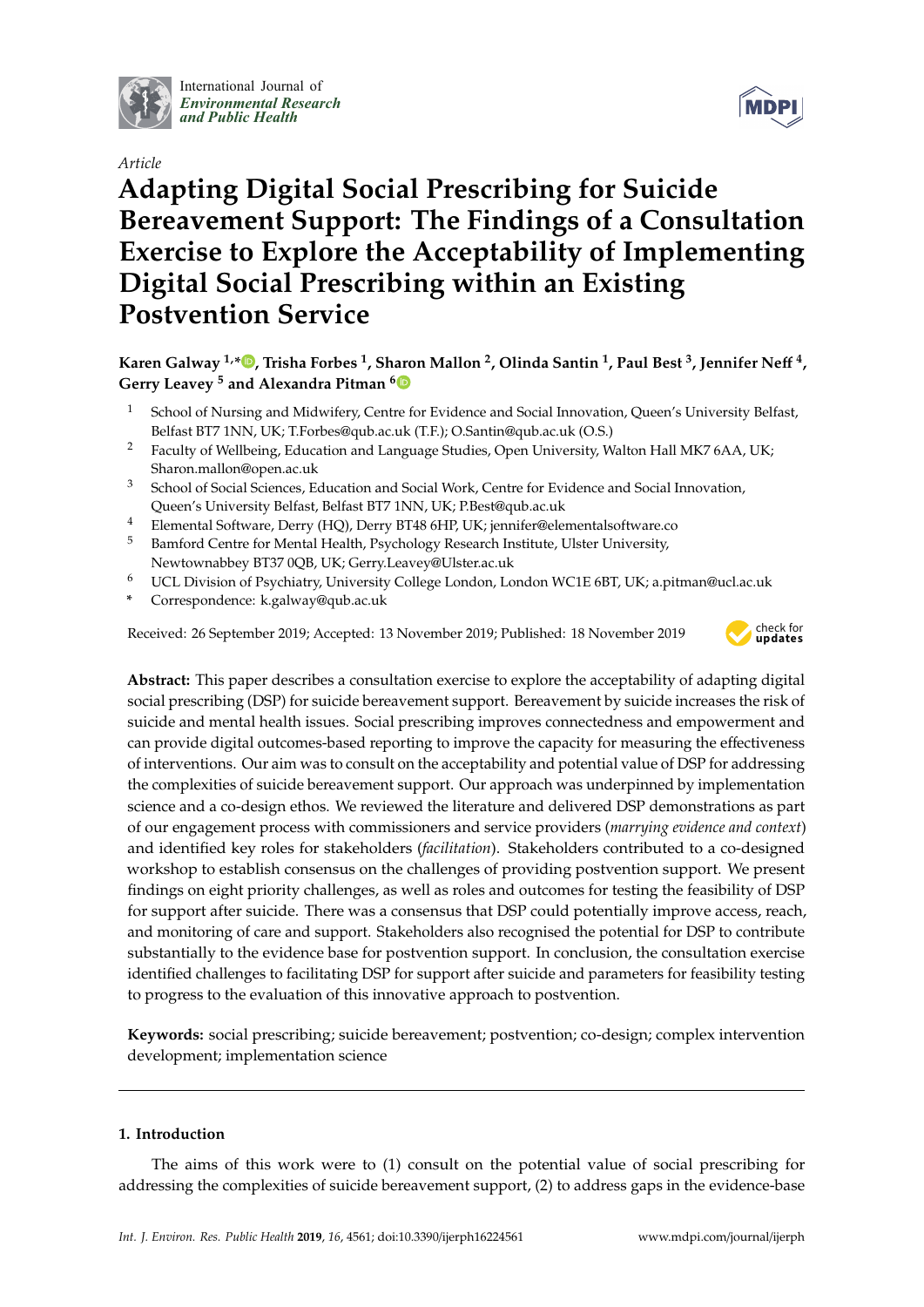for interventions supporting people bereaved by suicide, and (3) explore how digital solutions could help overcome these challenges. Social prescribing, also known as community referral, provides a means of enabling healthcare professionals to refer people to community-based, non-medical support [\[1\]](#page-9-0).

Those who experience suicide loss are at a higher risk of suicide; therefore, suicide bereavement support is crucial to suicide prevention, featuring prominently in most suicide prevention strategies. Accessing support can be difficult due to self-stigma, public stigma, and complex family situations, and stronger evidence is needed to understand what works, for whom, and in what circumstances [\[2\]](#page-9-1).

One of the well-established risk factors for suicide and suicidal behaviour is a family history of suicide [\[3\]](#page-9-2), but beyond genetic risk, more recent research has shown that spouses [\[4\]](#page-9-3) and unrelated peers [\[5\]](#page-9-4) are also at risk of suicide and suicide attempt after suicide bereavement. The number of people affected by a single suicide loss is estimated at 60 friends, relatives, and colleagues [\[6\]](#page-9-5), but with estimates as high as 135 people in the wider social network [\[7\]](#page-9-6). There is evidence that partners and ex-partners, parents, and in particular mothers of adult children who die by suicide, have significantly elevated risks of suicidal behaviour and death by suicide [\[8,](#page-9-7)[9\]](#page-9-8). Increased risk of suicide in other kinships is less well researched; however, in one UK study, approximately 50% of next of kin, including partners, parents, siblings, and offspring, reported feeling suicidal after losing a family member to suicide [\[10\]](#page-9-9). It is likely, but not always the case that the individuals most closely related to the deceased are most adversely affected by the death [\[11\]](#page-9-10). The age-standardised suicide rate in the UK is 11.2 deaths per 100,000 population, representing 6507 suicide deaths in 2018 [\[12\]](#page-9-11). Given the above estimates of the number of people affected by each suicide, between 390,400 and 878,400 may be bereaved by suicide every year in the UK. This group are, therefore, potentially at increased risk of mental health difficulties, including non-fatal and fatal suicidal behaviour [\[8,](#page-9-7)[13\]](#page-9-12).

People bereaved by suicide commonly experience increased anxiety, depression, post-traumatic stress disorder (PTSD) [\[4\]](#page-9-3), prolonged grief, impaired social functioning, and increased suicide risk [\[8](#page-9-7)[,13–](#page-9-12)[15\]](#page-9-13). Along with a sense of loss and isolation, self-stigma can impede help-seeking [\[16](#page-9-14)[,17\]](#page-9-15) reducing access to protective factors, including professional and informal support networks [\[18–](#page-9-16)[20\]](#page-10-0). Beyond these barriers, the bereaved may also face complex family dynamics exacerbated by the circumstances surrounding a suicide, which can prevent or delay people seeking support [\[20\]](#page-10-0). The economic impact of a single suicide has been estimated at approximately £1.67 m per death (using 2009 prices), with costs associated with each suicide bereavement estimated at almost £50,000 [\[21\]](#page-10-1). The magnitude of human and societal costs presents a convincing public health argument for improving support for people bereaved by suicide. Currently, the existing evidence suggests that a mixture of therapeutic, social, and educational interventions may be required [\[2\]](#page-9-1).

Social prescribing (SP) is a model of support that connects people to a range of non-medical community-based services via a link worker. A link worker is an individual who facilitates co-creation of a social prescription, usually by combining education, information, and shared decision making. Social prescribing schemes tend to link people to support for physical and mental health as well as providing social, educational, housing, legal, and other types of support. Emerging evidence suggests that SP can improve connectedness, increase sense of empowerment, and reduce health service use [\[22](#page-10-2)[,23\]](#page-10-3). Importantly, in the UK, SP has been promoted as a key area for service development, with NHS England pledging to train 1000 social prescribing link workers by 2021 [\[24\]](#page-10-4). This is supported by emerging, promising evidence on the acceptability enjoyed by SP for non-NHS community-based support, and on reducing the reliance on NHS healthcare services to address the social need [\[23\]](#page-10-3).

Increasingly, organisations tackling health and wellbeing issues faced by communities are considering the value of digital SP (DSP) platforms as part of the effort to increase access to services that reduce health risks. These DSP software platforms provide the intelligence to manage an SP network of all of the services, users, and professionals who need to be involved. This helps with uptake, security, integration with existing processes, and makes life easier for the GP or the person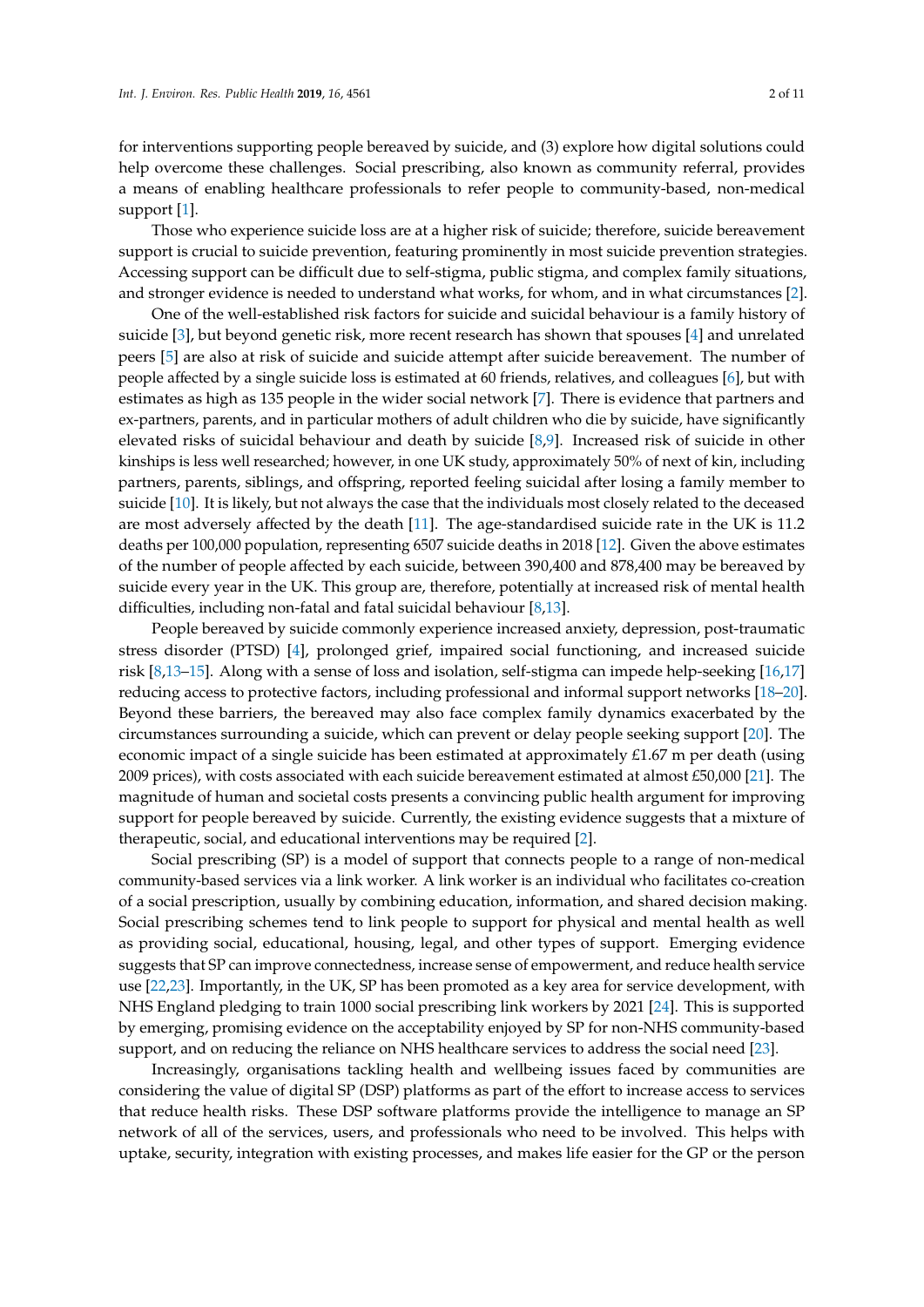making the initial referral, easier for the link worker who receives the referral, and more likely that the individual seeking services may get benefit from receiving an SP.

Much further work is required to embed DSP solutions into organisations across health, housing, local government, and the voluntary, community, and social enterprise (VCSE) sector to support them to deliver SP and analyse the data generated. Much more work is also required in terms of information systems' integration, and this is very much the direction of travel across the SP landscape. Indeed, one of the main opportunities digital options afford, but equally one of the main challenges is the connecting of information between different organisations and connecting different systems to enable those involved in SP to best serve people and communities.

The aims of this work were constructed to explore the challenges of testing SP in a regional system providing support after suicide in Northern Ireland, a devolved nation of the UK. In Northern Ireland, police officers report suspected suicides at the scene by completing a 'Sudden Death' form (as part of the bereavement support system, known as the SD1 process). This offers the bereaved an opportunity to consent to bereavement support. The SD1 process can also trigger a Community Response Plan (CRP) to provide a greater level of support where needed [\[25\]](#page-10-5). Approximately 50% of next of kin provide consent to bereavement support. Their details are passed to public health bodies, including the NHS and voluntary and community sector (VCS) providers, commissioned to provide counselling, alternative therapies, and other support services. Evaluating the impact of the current service provision has been challenging due to the complexities of monitoring this level of inter-agency involvement [\[25\]](#page-10-5). Therefore, the research team sought to explore the acceptability of layering a digital SP (DSP) system into existing service configuration, in order to address three priorities identified in recent work including the views of people with lived experience of suicide bereavement, about support services [\[25\]](#page-10-5). These recommendations, supported by the wider literature, were; (1) to integrate the support pathways and information systems between agencies, (2) to open up referral routes into a wider range of suicide bereavement support services, and (3) to measure and record outcomes to address the need for a stronger evidence base for suicide bereavement support [\[25,](#page-10-5)[26\]](#page-10-6).

#### **2. Materials and Methods**

The four-step methodological approach was informed by; the Medical Research Council (MRC) complex intervention development guidance [\[27\]](#page-10-7), the concept of co-design [\[28\]](#page-10-8), and the potential of implementation science [\[29\]](#page-10-9).

Input from the MRC intervention development guidance was limited to stage one; assessing contextual factors for modelling processes and outcomes [\[27\]](#page-10-7). Co-design guidance was sought from INVOLVE [\[30\]](#page-10-10), the New Economics Foundation (NEF), and from applied co-design modelling [\[28\]](#page-10-8), while the theoretical PARiHS (Promoting Action on Research Implementation in Health Services) framework (Rycroft-Malone, 2008) guided input from the discipline of implementation science. The PARiHS framework proposes that successful implementation is represented as a function of the nature and type of evidence, the qualities of the context in which the evidence is being introduced, and the way that the process is facilitated [\[31\]](#page-10-11).

Step one: *contextual analyses* and *asset mapping* were carried out to identify partners involved in the existing system of support for people bereaved by suicide. This was to allow the researchers to marry academic evidence with 'real-world' expertise of service providers and to facilitate introducing the concept of SP and a demonstration of the DSP platform. The process involved an initial roundtable discussion (*n* = 10) held on 27 April 2018 at Queen's University Belfast, to identify potential partners (service providers) followed by face-to-face meetings with providers and commissioners ( $n = 16$ ) organisations). Visits to organisations took place from 27 April to 15 June 2018. The visits provided knowledge on the *context* into which the evidence will be generated, and potentially introduced and supported developing new relationships [\[32\]](#page-10-12). Handwritten notes were kept of discussion points at each meeting. All partners identified during this process received an invitation to a co-design workshop to further explore the mechanisms of DSP to develop a shared understanding and to explore acceptability.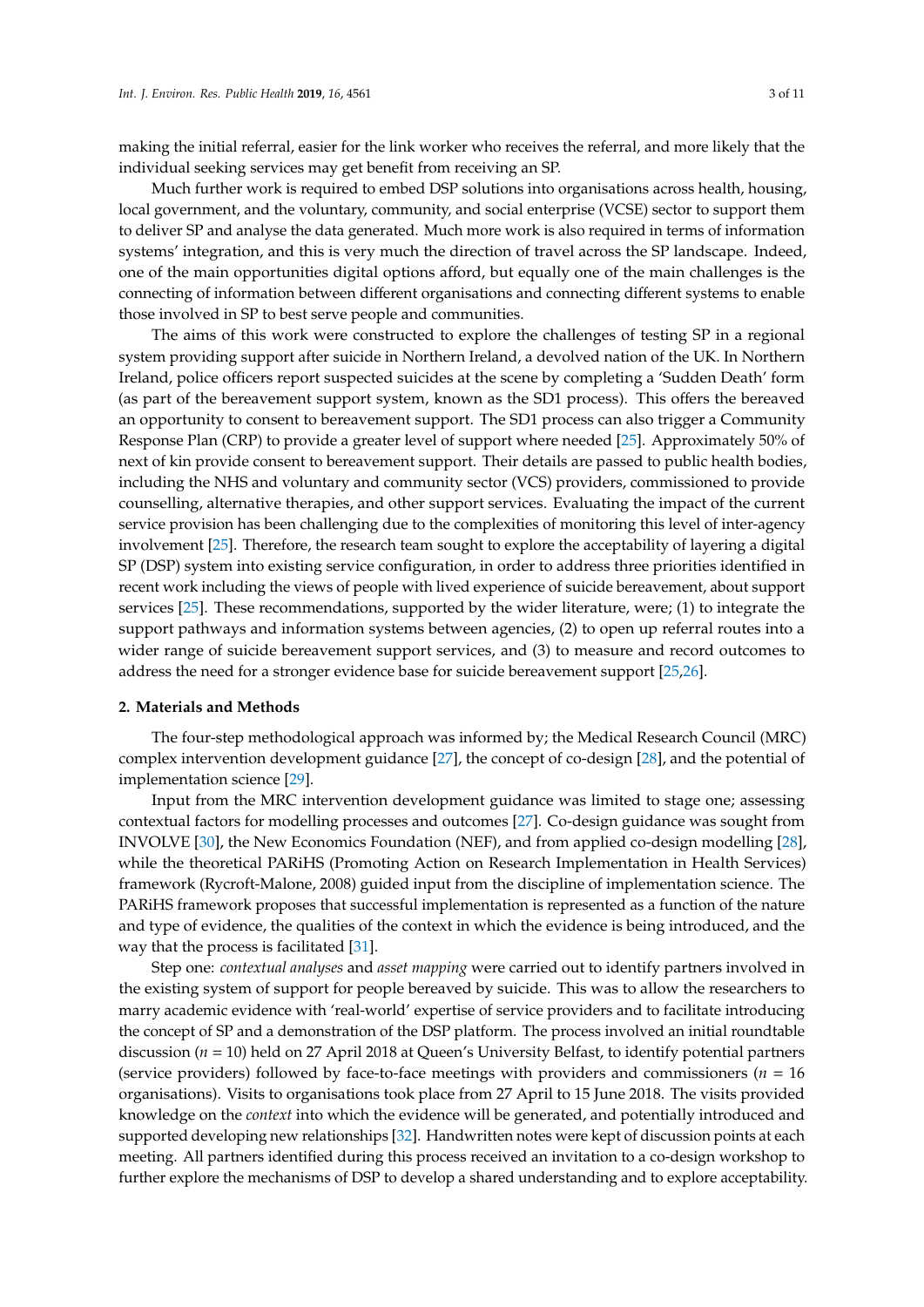Step two: prior to the co-design workshop, we invited delegates to contribute to the design of the workshop via an online consultation tool, Well Sorted [\[33\]](#page-10-13). Well Sorted is an online sorting tool for inviting and grouping contributions from stakeholders in advance of meetings or further discussion. It has been created by a research group Texture Lab, based in Edinburgh, Scotland, and is free to use. Invitees were asked to suggest up to four priorities and/or challenges in providing suicide bereavement support.  $S_{\text{S}}$  three-step three-step to participate in a co-design workshop held on  $20-1$ 

Step three: we welcomed delegates to participate in a co-design workshop held on 20th June 2018 at a conference centre near Belfast ( $n = 29$ ; 19 females and 10 males). Delegates represented the statutory sector ( $n = 9$ ), voluntary, community, and social enterprise (VCSE) sector ( $n = 8$ ), higher education institutions ( $n = 9$ ), and commercial/independent consultancies ( $n = 3$ ). Organisations included the Public Health Agency and the Department of Health; the Health and Social Care Trusts, the Police Service of Northern Ireland (PSNI); four Higher Education Institutions; Elemental Software (providers of digital social prescribing platform), Barnardo's (children's charity), New Life Counselling Counselling and peer support), Family Voices Forum, and Survivors of Suicide (peer-led advocacy groups). The co-design workshop began with an overview of DSP and the rationale for testing it on people bereaved by suicide. Group discussions were designed to consider the priorities for supporting people bereaved by suicide in the context of DSP and to gather details of client pathways and roles in the support journey. Group composition combined a range of input from sectors to capture variety in expertise and perspectives. Research team members facilitated discussions and took notes. During the first part of the workshop, four groups were asked to discuss two topics each ( $n = 8$  topics). These were priorities and/or challenges identified in Step 2. A facilitator for each group captured a summary of discussions on flip chart pages. These included key challenges of providing suicide bereavement support and, where possible, potential solutions where these could be identified. In the second part of the workshop, the discussion focused on client pathways, including service roles and responsibilities. This was discussed in the context of how best to introduce and implement DSP. For example, one key question was; "Who would be best placed to perform the role of 'link worker/navigator'?" Details were documented using a mixture of field notes and flip chart pages, including technical and practical parameters to support a feasibility study of social prescribing for suicide bereavement. Based on the notes made during these workshop discussions, two researchers (KG and TF) produced a written summary of the topics discussed. This draft was emailed to group facilitators, incorporating their comments into successive versions. This exercise was explicitly not a formal qualitative analysis but the documentation and synthesis of a range of viewpoints. The findings of this analysis were circulated by email to all delegates, explaining that the findings would be used to support a funding application and also a peer-reviewed publication.

Step four: we gathered workshop delegate views on the sort of outcomes that they would want to see measured, in a feasibility test of DSP for suicide bereavement support. This was driven by the need for addressing gaps in the evidence-base for interventions supporting people bereaved by suicide. Well Sorted [\[33\]](#page-10-13) was used (post-workshop) to specifically seek delegate views on the most important outcomes that should be measured. See Figure [1](#page-3-0) for an overview of the methodological steps.

<span id="page-3-0"></span>

 $\bf{f}$ development workshop.  $\bf{f}$ **Figure 1.** Methodological steps describing the co-design of a digital social prescribing intervention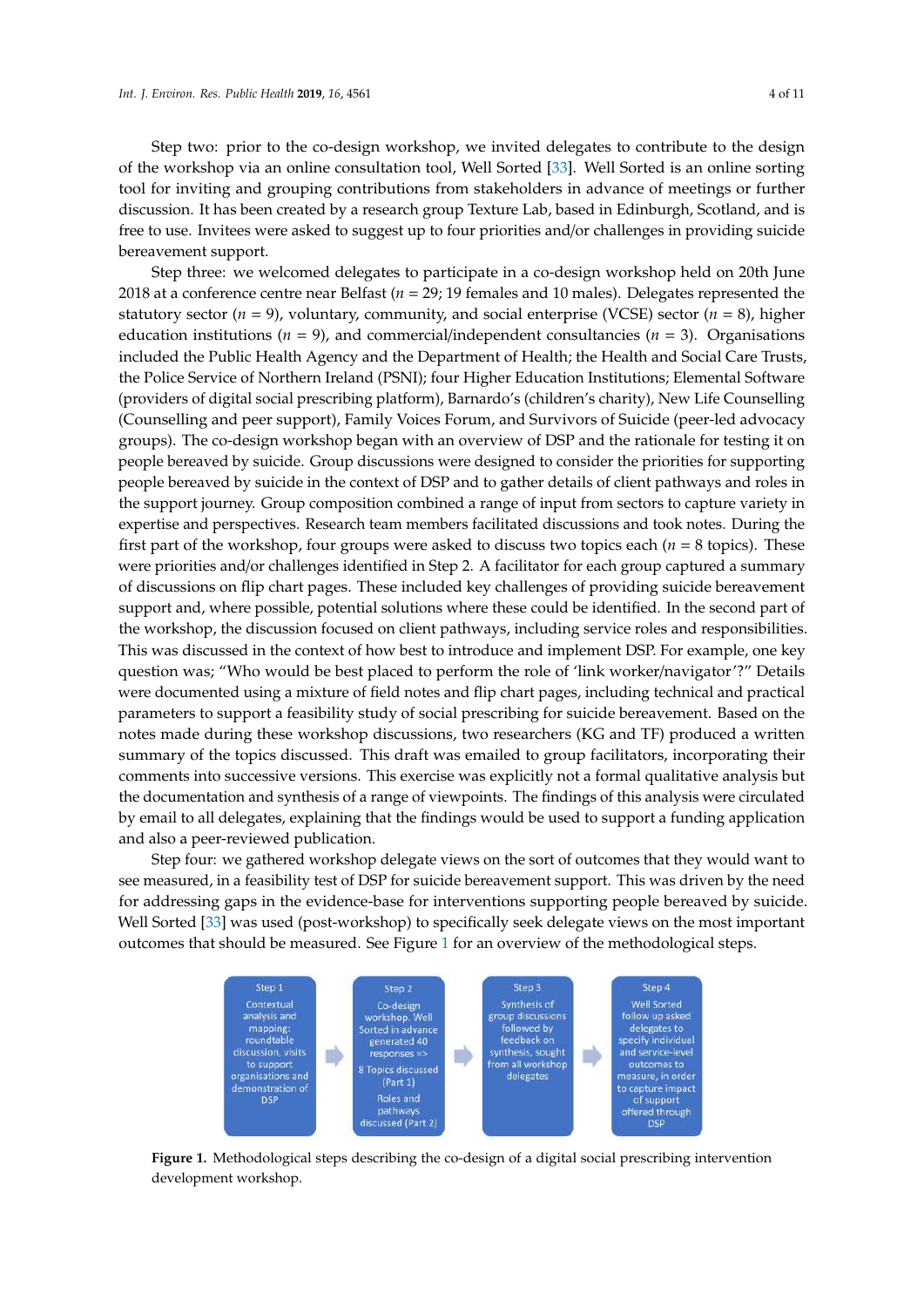#### *Statement on Ethics*

The activities described in this paper were conceptually designed, delivered, and reported as a co-design consultation process, and therefore do not meet the requirements for research ethics approval processes, according to the UK's Health Research Authority [\[34\]](#page-10-14). All delegates were fully informed of the aims of the project and the intended use of information shared. All communications, recording of information, and other processes were administered according to the ethical principles outlined in the Declaration of Helsinki.

#### **3. Results**

We contacted a total of 30 organisations across Northern Ireland (including 7 statutory organisations and 15 voluntary and community sector organisations) that provide support to people bereaved by suicide. Our engagement rate was high, with 74% of organisations contacted agreeing to take part in the workshop (100% of statutory organisations *n* = 7/7 and 66% of voluntary and community sector organisations  $n = 8/12$ ]. Across approximately 32 delegates registered for the workshop, we received 40 suggestions in the pre-workshop consultation (from 17 delegates), and 18 responses to the post-workshop follow up (from 8 delegates).

#### *3.1. Step One*

In step one, as described above, we conducted contextual analyses and context mapping through a round table discussion with 10 service providers and visits to providers and commissioners at 16 organisations. This step provided an opportunity to gauge the broad scope of suicide bereavement service provision offered across Northern Ireland and to assess receptiveness of service providers to the concept of adapting DSP for suicide bereavement support. This contextual readiness is key to successful implementation [\[35\]](#page-10-15), and in this context, step one provided an opportunity to develop relationships and partnerships; therefore, it enhanced engagement rates and commitment to the workshop processes.

#### *3.2. Step Two*

In step two, we used the online consultation tool to identify the following eight key topics: the stigma of suicide bereavement, reluctance to access support (men and nihilism), suicide and substance misuse, the impact on wider communities, supporting beyond next of kin, matching type of support to need, barriers to implementing digital systems, and timing of offering support.

#### *3.3. Step Three*

In step three, each topic was discussed in small groups at the one day workshop. For each topic, we identified and considered three challenges and three potential solutions involving DSP or by any other means. A summary of these discussions is given below and in Table [1.](#page-5-0)

#### 3.3.1. Addressing the Stigma of Suicide Bereavement and Impact on Help-Seeking

Delegates reported on common grief responses, such as guilt and shame, felt by the suicide-bereaved, which require sensitive and responsible discussion. It was felt that suicide awareness education should focus on normalising the word suicide but not the behaviour. In summary, delegates agreed that DSP could support overcoming the stigma of suicide bereavement by providing sensitive information, a sense of connectivity, and safe, knowledge-based support that is person-centred. Thorough monitoring was recognised as the key to measuring any reduction in stigma.

#### 3.3.2. Reluctance to Access Support

One of the primary perceived challenges of providing postvention support is not knowing how many people have been bereaved by any particular suicide death and how to provide access to this wider population at risk. The next of kin is the primary contact point, and where no consent is provided,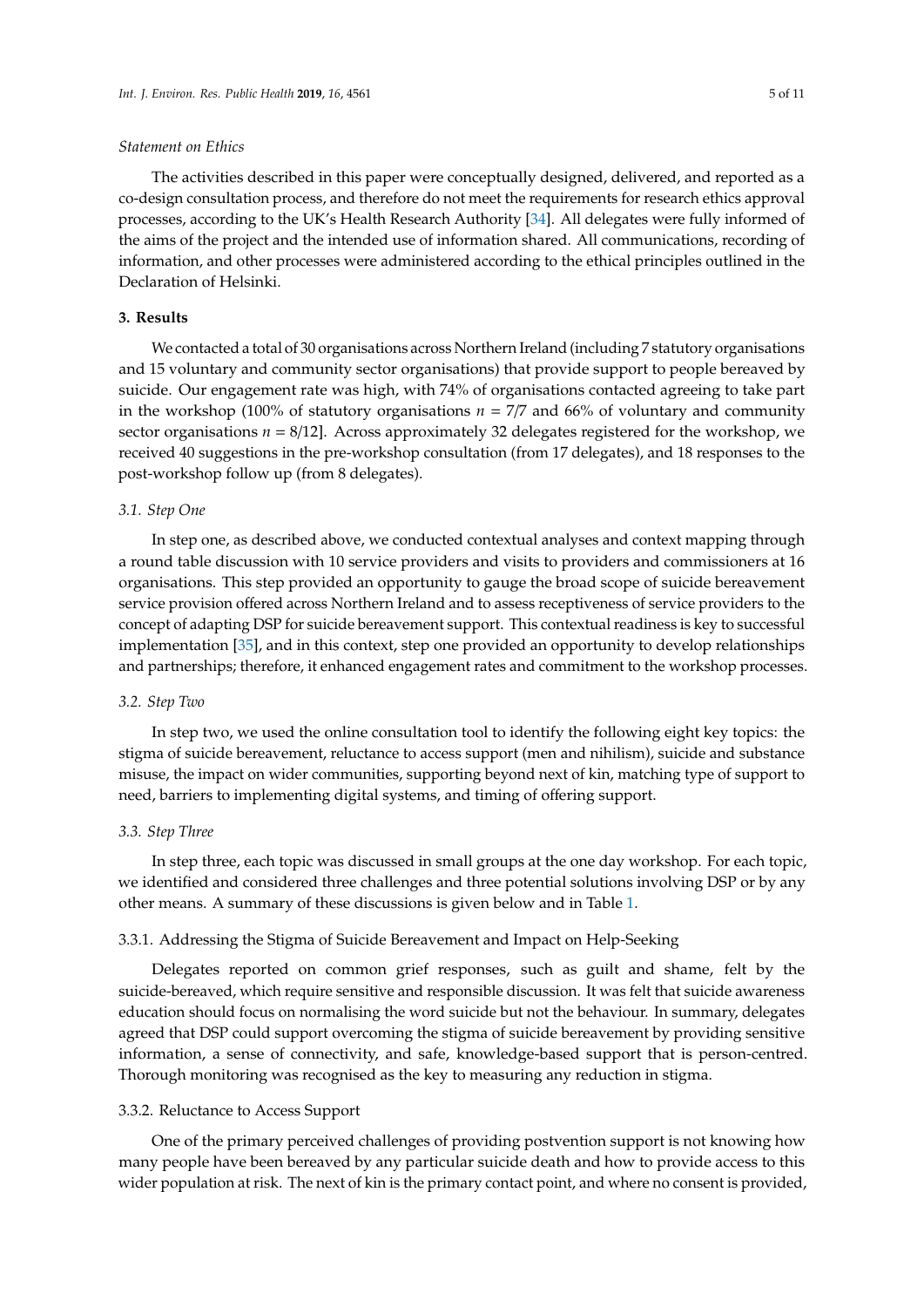support is not offered. It was suggested that those initially resistant to support could perhaps be re-contacted at a less acutely distressing time. Help-seeking should, therefore, be made more accessible through outreach to those bereaved as early as possible in order to provide a conduit to others and to provide psychoeducational reassurance around perceived vulnerabilities and how to tackle them.

<span id="page-5-0"></span>**Table 1.** Themes and priorities for enhancing postvention support after suicide identified in Step 2 and discussed in Step 3.

| <b>Priority Identified</b>                                         | <b>Discussions and Potential Solutions</b>                                                                                                                                                                                                                                                                                                       |
|--------------------------------------------------------------------|--------------------------------------------------------------------------------------------------------------------------------------------------------------------------------------------------------------------------------------------------------------------------------------------------------------------------------------------------|
| The stigma of suicide<br>bereavement                               | DSP offers a potential solution for overcoming the stigma of suicide bereavement<br>by providing connectivity and a safe, knowledge-based support system through<br>personal empowerment via the range of support that could be offered.                                                                                                         |
| Reluctance to access support                                       | Educating people about vulnerabilities and how to address them could ease the<br>stigma around seeking support.                                                                                                                                                                                                                                  |
| Was it accidental death due to<br>drugs/alcohol or was it suicide? | The sensitivities around suicide deaths involving drugs and/or alcohol misuse,<br>and also acceptance of the term 'suicide', requires language consideration within<br>any system of support. 'Traumatic death' is more sensitive than 'suicide'.                                                                                                |
| The impact on wider<br>communities                                 | Distinguish between post-suicide activities that carry a risk of leading to<br>heightened emotions versus those that are useful for raising awareness. To<br>counter any negative impact, there needs to be wider roll-out and publicity of<br>support services. Future development of the digital solution could also include<br>self-referral. |
| Supporting those beyond next<br>of kin                             | There is a need to develop more effective means of identifying and supporting<br>those beyond the next of kin. See also: Reluctance to Access Support and Impact<br>on Wider Communities.                                                                                                                                                        |
| Matching types of support to<br>needs                              | Gaps in provision should be identified. Consider links with Coroners' services.                                                                                                                                                                                                                                                                  |
| Does the term 'digital' put<br>people off?                         | Capacity building for using a digital social prescribing platform should be offered<br>through software training. Use of champions models to cascade awareness and<br>training could assist with changing the management process.                                                                                                                |
| Timing of service provision<br>(in relation to loss)               | The bereaved clients could be followed up at different stages post bereavement;<br>support should be tailored to the needs of the individual; initially focusing on<br>practical hurdles, later providing emotional support options.                                                                                                             |

#### 3.3.3. Was It Accidental Death due to Drugs/Alcohol or Was It Suicide?

Confirming cause of death and the role of drugs or alcohol in suicide raises sensitivities regarding the term 'suicide'. The term 'traumatic death' may be more appropriate where coronial processes are incomplete or delayed. There were also concerns raised at the workshop about the community reactions to 'speculative' or 'grey' suicides. It was agreed that postvention outreach requires careful consideration of language.

#### 3.3.4. The Impact on Wider Communities

The context for this discussion included schools, colleges, universities, work places, and minority community groups. Delegates emphasised the challenges involved in protecting the confidentiality of the deceased individual, especially when whole communities are impacted. A distinction was made between interventions that carried a risk of heightening emotions versus raising awareness, and community response plans were also discussed. In order to counter any negative impact of postvention work, it was felt that there needs to be wider roll-out and publicity of support services. Future development of DSP was seen as a means of providing a self-referral option to postvention services, to allow those who need support to come forward independently, in response to carefully marketed public health postvention provision.

#### 3.3.5. Supporting Those Beyond the Next of Kin

The primary difficulty in accessing those beyond next of kin was perceived to be the issue of seeking consent to offer support. This consent is sought by police officers at the scene of the death. In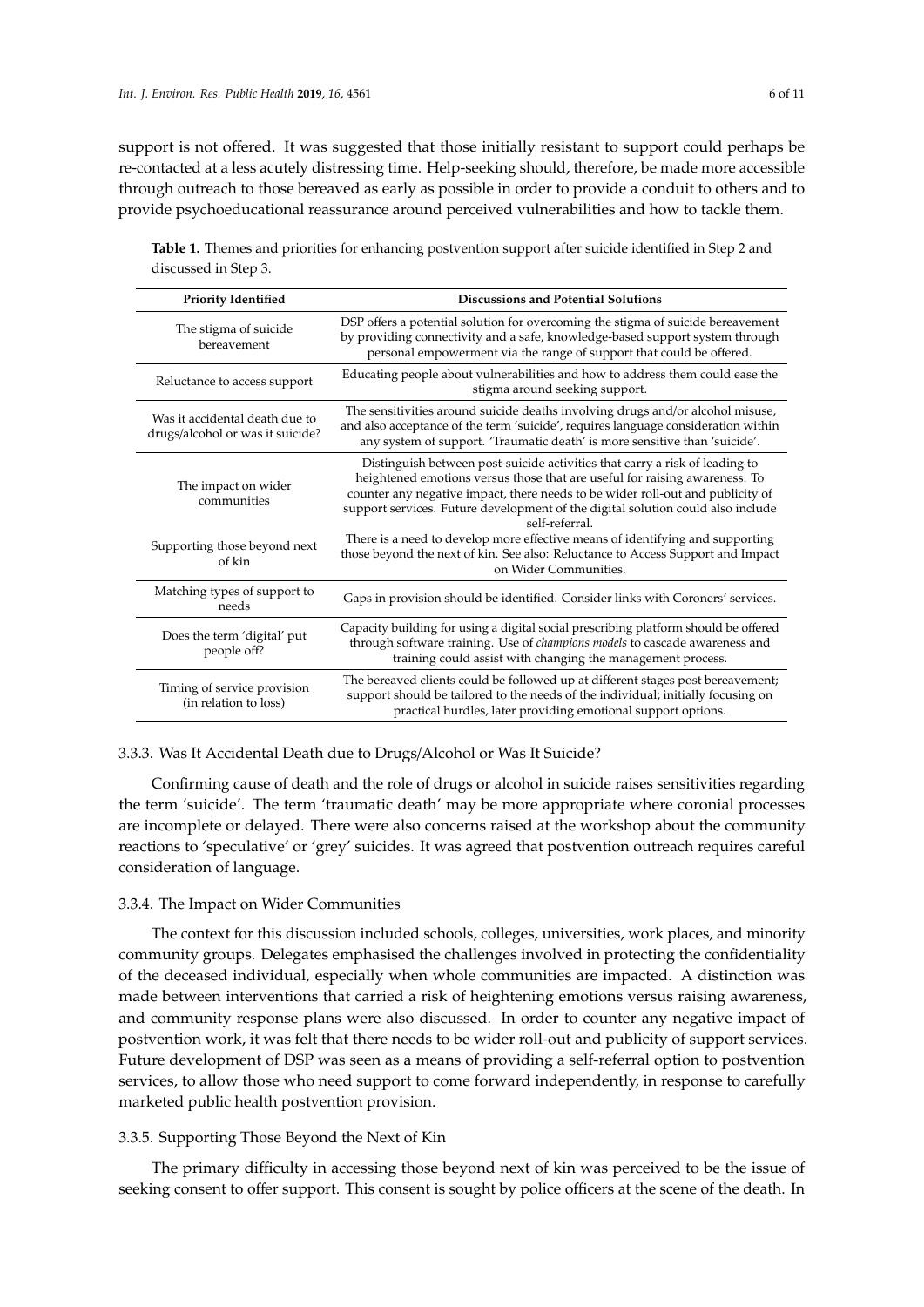the case of a bereaved wife, it might be expected that she would have the same GP as her husband, and thus be easily identifiable. The process for gaining her consent to be contacted by postvention support services would, therefore, be relatively feasible. The same might not apply to adult children, cousins, colleagues, and others affected emotionally by the loss, who might not have the same GP, and therefore would be less identifiable. Self-referral options were therefore considered essential to reach those most affected, who may not be those listed as next of kin. It was suggested that the support service(s) could be publicised via GPs, Schools, Healthy Living Centres, Health Trusts, and the VCSE sector. Overall it was agreed that we need to develop more effective means of identifying and supporting those who are affected beyond the next of kin. A self-referral option is a desirable aim.

#### 3.3.6. Matching Types of Support to Needs

Addressing and catering for the range of individual needs was identified as a major challenge, particularly in relation to interventions addressing emotional needs tailored to be age-appropriate, gender-appropriate, and socially/culturally appropriate, and in providing equity of access in rural and urban settings. It was suggested that gaps in provision should be identified and existing supports and systems could help with this process, for example, the Coroner's Liaison Officers (who currently provide support for the inquest process). Delegates were enthusiastic about the potential of DSP to provide a wider range of person-centred responses to bereavement support needs.

### 3.3.7. Does the Term Digital Put People off?

The discussion raised practical questions as to whether providers would be able to operate a digital SP platform in situ and whether it would create or fuel any inequalities or social disadvantages. Aside from recognising the challenge of limited internet access in rural areas, suggestions included capacity building through software training and use of a champions models (training for individuals to become 'champions' to disseminate knowledge within their workplace environment) to help drive changes in services.

#### 3.3.8. Timing of Service Provision (in Relation to Loss)

The final topic for discussion focused on the timing of support in relation to the bereavement. It was suggested that follow-up could be repeated at various stages of post bereavement. It was generally agreed that counselling should not always be offered in the early stages of bereavement and that support should be tailored to the needs of the individual. For example, to include practical, legal and financial affairs, and information about the Coroners' inquest processes. Regarding timing, additional training for police was seen as an important way to enhance access to support. Discussions in the workshop concluded that those bereaved should be offered appropriate support at various stages post bereavement, recognising that initial practical support followed by emotional support is often appropriate.

The second half of the workshop focused on service delivery mechanisms, including roles and responsibilities within the SD1 postvention service, to address the methodological challenges of testing DSP. In NI, the support system known as the SD1 Process, is relatively unique because it is an outreach public health service [\[25\]](#page-10-5). The model we discussed in this workshop involved referring an individual to a link worker, who would meet with the bereaved person to assess a range of needs and use the digital SP platform to select or 'prescribe' acceptable community-based non-medical interventions, which may include social activities as well as individual advice and support, for example, counselling. Creating the prescription together would provide an opportunity for the bereaved person to identify and address their most pressing needs, and for the prescriber to probe as to whether suggestions were well-received.

The discussions captured the various pathways to suicide bereavement support that exist in each of the five Health Trusts in NI. Figure [2](#page-7-0) illustrates this bereavement support process, staged by the gatekeeper, commissioner, and support roles. The ways in which DSP could potentially enhance the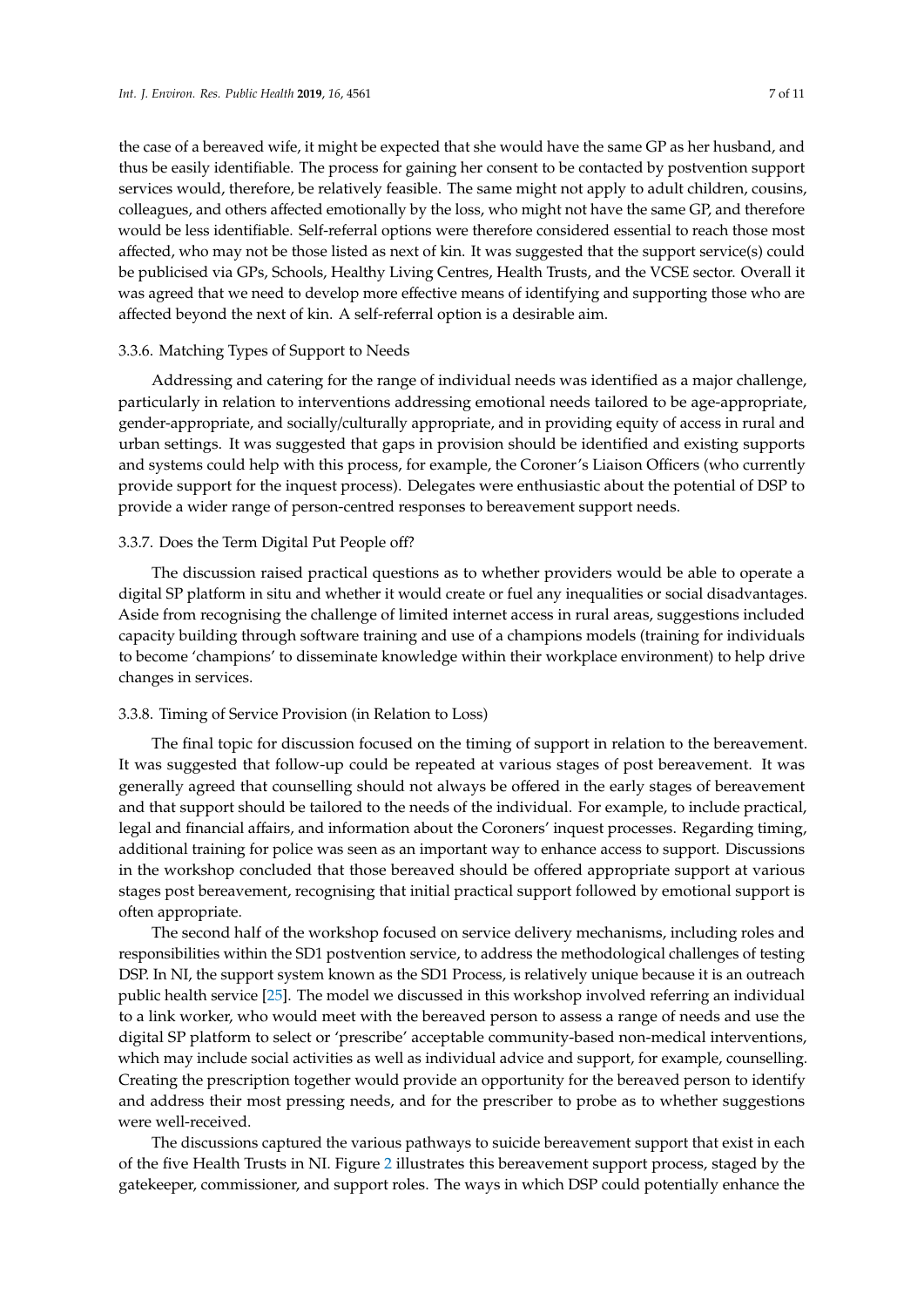support services are listed beneath the role descriptions. At the gatekeeper stage, DSP could broaden the referral pathways to a link worker via primary and secondary care and also by self-referral. For commissioners, a DSP platform would allow for consistent monitoring of referrals, uptake, assessments, commissioners, a DSP platform would allow for consistent monitoring of referrals, uptake, and outcomes. Similarly, for link workers, the DSP could provide a single point of reference for connecting people to a wider range of participating services and for completing electronic assessments and outcome measures. electronic assessments and outcome measures. the referral pathways to a link worker via primary and secondary care and also by self-referral. For

<span id="page-7-0"></span>

#### Bereavement support process and roles

**Figure 2.** Representation of workshop discussion (Part 2) focused on client pathways and support roles, including the potential of digital social prescribing (DSP). \* VCSE Voluntary Community and roles, including the potential of digital social prescribing (DSP). \* VCSE Voluntary Community and Social Enterprise sector. Social Enterprise sector. **Figure 2.** Representation of workshop discussion (Part 2) focused on client pathways and support

## *3.4. Step Four 3.4. Step Four*

The findings of step four, a post-workshop consultation via email using the Well Sorted tool [33], The findings of step four, a post-workshop consultation via email using the Well Sorted tool [\[33\]](#page-10-13), indicated the main outcomes of a feasibility study that would be of most interest to the expert indicated the main outcomes of a feasibility study that would be of most interest to the expert stakeholder group. The responses reflected a clear priority to capture the impact of DSP on individual stakeholder group. The responses reflected a clear priority to capture the impact of DSP on individual client mental health and grief experiences. The feedback also indicated the importance of a measure client mental health and grief experiences. The feedback also indicated the importance of a measure of any improvement in awareness of support and level of support received, a measure of clients' sense of personal empowerment, an indication of the level of engagement with support and continuity of continuity of support pathway, and a measure of whether or not practical support needs are met. Comies level support pathway, and a measure of whether or not practical support needs are met. Service-level and economic outcomes were also featured in the consultation feedback; these included any increased access resulting from introducing DSP to allow commissioners and providers to assess capacity pressures, as well as any wider impact of DSP on service providers to measure and assess the economic impact of DSP.

#### $T_{\rm tot}$  a unique insight into the steps we used to develop a co-design regional co-design regional co-design regional co-design regional co-design regional co-design regional co-design regional co-design regional co-desi **4. Discussion**

This paper provides a unique insight into the steps we used to develop a co-design regional postvention suicide bereavement support service that could embrace DSP. The co-design approach evidence base for existing suicide base for existing to be a discovered that developed that a positive consensus emerged that deviation that the services of the services. A positive consensus emerged that the services of t brought together expert views on the priorities to be addressed for developing a much-needed evidence<br>. base for existing suicide bereavement support services. A positive consensus emerged that the introduction of a DSP system could add considerable value to existing systems and could be used to enhance services in a variety of important ways including; reducing the stigma of help-seeking, providing a wider reach to offer improved access to services, and improving the monitoring and measurement of impact. Importantly, testing the concept of DSP answers calls to enhance the evidence base for postvention support [\[26\]](#page-10-6) whilst harnessing newer technologies.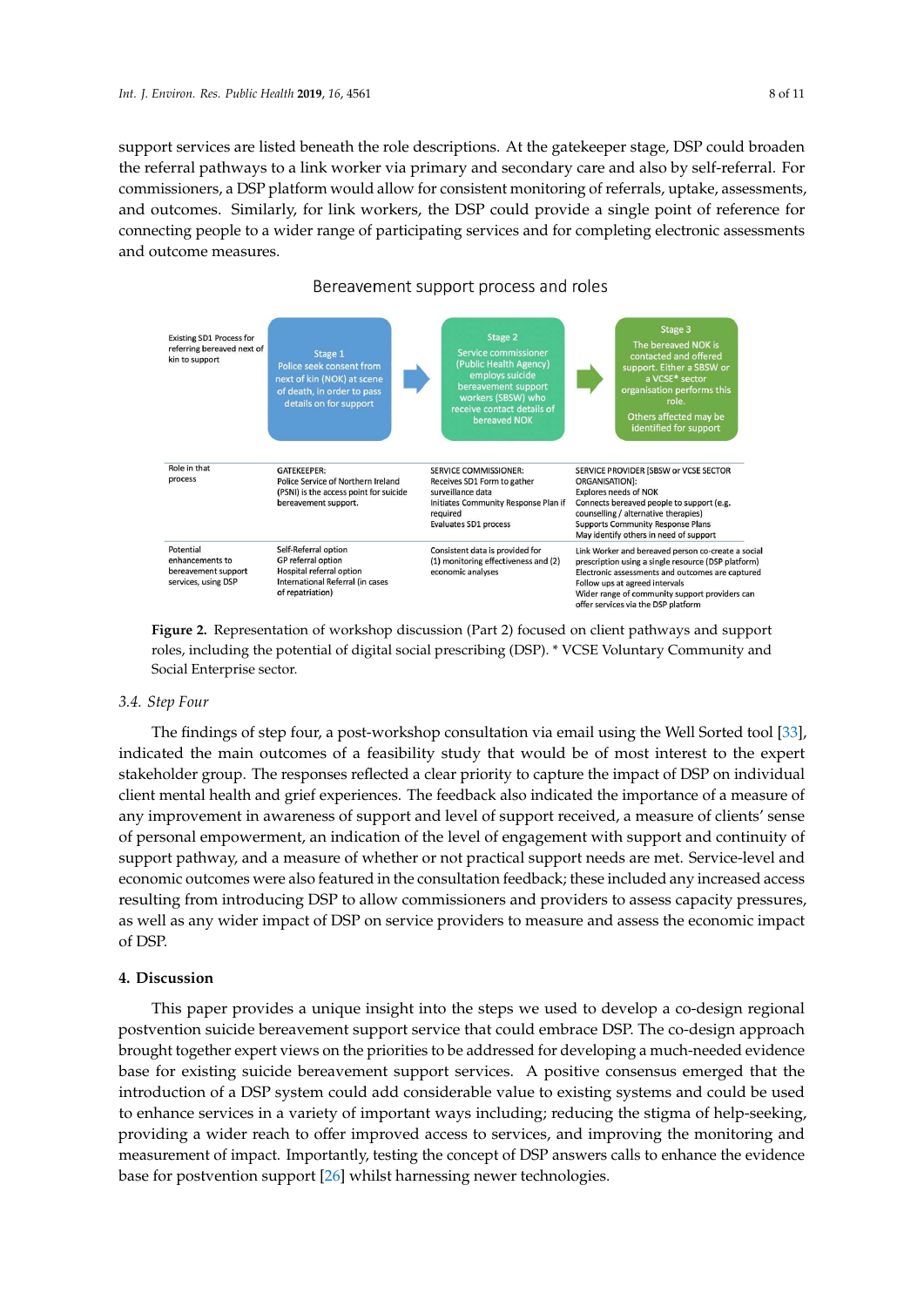Of particular note is the value of our methodology in establishing the contextual readiness of stakeholders to engage in future work as required to develop this program of research, in order to test for evidence of effectiveness. Using a combination of *contextual analyses* and *asset mapping*, followed by pre- and post-workshop consultations, we confirmed the contextual readiness of key stakeholders to introduce SP to the postvention service and contribute to its evaluation. In consultation with stakeholders about day-to-day challenges and successes, we tapped into the existing expertise to consult on the service structures context, providing insights on the facilitation of feasibility testing. Our process follows principles of best practice for establishing SP systems, by employing an implementation approach, developing shared understanding and new relationships, and assessing organisational readiness and of leadership and organisational factors [\[32\]](#page-10-12).

#### *4.1. Ethical Challenges Identified*

Our discussions highlighted that some individuals are reluctant to access support and that some demographic groups may find DSP unappealing. We were clear that implementing DSP should not compromise the support available to those who would not want to engage with DSP. Issues of confidentiality were a major concern in relation to referral processes. Police attending an apparent suicide would need to be mindful that a bereaved person might not want to be identified as someone in need of suicide bereavement support. Similarly, stakeholders discussed systems for contacting bereaved individuals in the network and how to do this without compromising confidentiality. The ethical challenges of this were such that a reliance on self-referral was felt to be the only solution for those beyond the next-of-kin.

#### *4.2. Limitations*

This paper describes the results of a workshop consultation for intervention development, to prepare for feasibility testing, and is, therefore, reporting on expert opinion as opposed to results of formal research. While the concept and potential of DSP were enthusiastically embraced, workshop delegates acknowledged the challenges of negotiating multiple information technology infrastructures, particularly the integration of new platforms within NHS settings.

#### **5. Conclusions**

Designing and monitoring a system to provide support after suicide remains a complex challenge. Our experience of consulting with stakeholders over the acceptability of adapting digital social prescribing (DSP) for suicide bereavement support, and then using their expertise to co-design such a system in Northern Ireland, was very positive. We gained valuable insights from the commissioners and providers of an existing inter-agency postvention bereavement support service operating on a regional level in Northern Ireland. The experts we consulted felt that social prescribing and, in particular, digital social prescribing has the potential to overcome some of the barriers and challenges the current service faces in providing postvention support on a regional basis. Specifically, it has the potential to connect more people to support and to incorporate measurement of individual and service-level outcomes. Based on this evidence of acceptability and valuable discussions about feasibility, the next stage in this process would be to conduct feasibility testing and cost/outcome measurement as a prelude to a full cost-effectiveness evaluation.

**Author Contributions:** Conceptualization, K.G., S.M., O.S. and J.N.; data curation, K.G., T.F., S.M., O.S., J.N., G.L. and A.P.; formal analysis, K.G. and T.F.; funding acquisition, K.G., S.M., O.S., P.B., J.N., G.L. and A.P.; methodology, K.G., S.M., O.S., P.B. and A.P.; project administration, K.G. and T.F.; resources, J.N.; software, J.N.; supervision, K.G. and S.M.; writing—original draft, K.G. and T.F.; writing—review and editing, K.G., T.F., S.M., O.S., P.B., J.N., G.L. and A.P.

**Funding:** This research was funded by the Medical Research Council's Proximity to Discovery scheme, at Queen's University Belfast. Contributions in kind from Elemental Software are also acknowledged.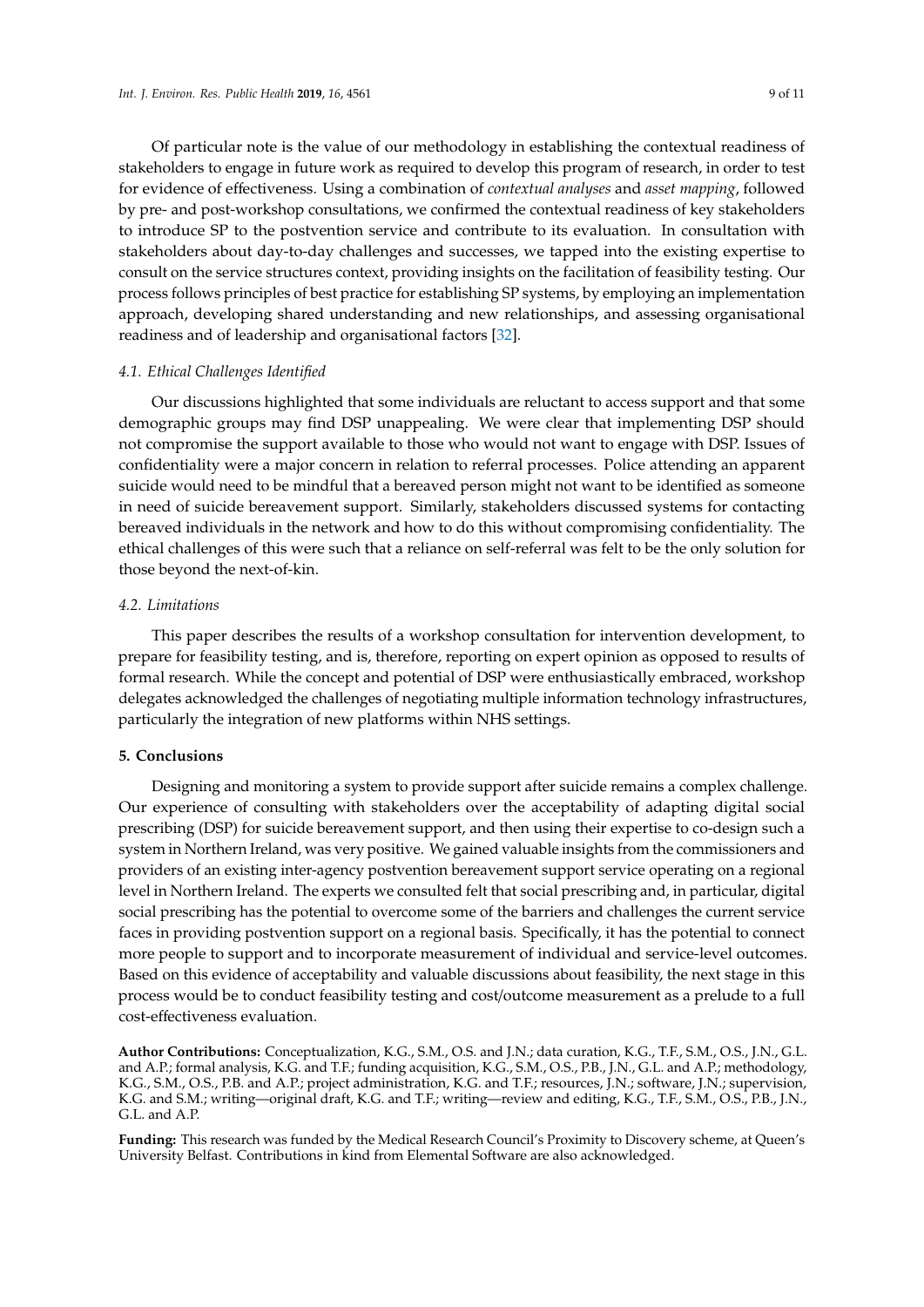**Acknowledgments:** The research team would like to extend sincere thanks to all those who engaged so generously with this project, including all delegates who contributed to the roundtable event, the co-design workshop, and the online consultations.

**Conflicts of Interest:** Jennifer Neff holds equity in Elemental Software that provided the digital social prescribing platform that underpins this project. Other authors declare no conflict of interest.

#### **References**

- <span id="page-9-0"></span>1. The King's Fund. What Is Social Prescribing? Available online: https://[www.kingsfund.org.uk](https://www.kingsfund.org.uk/publications/social-prescribing)/publications/ [social-prescribing](https://www.kingsfund.org.uk/publications/social-prescribing) (accessed on 26 November 2017).
- <span id="page-9-1"></span>2. Andriessen, K.; Krysinska, K.; Hill, N.T.; Reifels, L.; Robinson, J.; Reavley, N.; Pirkis, J. Effectiveness of interventions for people bereaved through suicide: A systematic review of controlled studies of grief, psychosocial and suicide-related outcomes. *BMC Psychiatry* **2019**, *19*, 49. [\[CrossRef\]](http://dx.doi.org/10.1186/s12888-019-2020-z)
- <span id="page-9-2"></span>3. Centres for Disease Control and Protection. Suicide: Risk and Protective Factors. 2019. Available online: https://www.cdc.gov/violenceprevention/suicide/[riskprotectivefactors.html](https://www.cdc.gov/violenceprevention/suicide/riskprotectivefactors.html) (accessed on 13 March 2019).
- <span id="page-9-3"></span>4. Erlangsen, A.; Runeson, B.; Bolton, J.M.; Wilcox, H.C.; Forman, J.L.; Krogh, J.; Shear, M.K.; Nordentoft, M.; Conwell, Y. Association between spousal suicide and mental, physical, and social health outcomes a longitudinal and nationwide register-based study. *JAMA Psychiatry* **2017**, *74*, 456–464. [\[CrossRef\]](http://dx.doi.org/10.1001/jamapsychiatry.2017.0226)
- <span id="page-9-4"></span>5. Pitman, A.L.; Osborn, D.P.J.; Rantell, K.; King, M.B. Bereavement by suicide as a risk factor for suicide attempt: A cross-sectional national UK-wide study of 3432 young bereaved adults. *BMJ Open* **2016**, *6*, e009948. [\[CrossRef\]](http://dx.doi.org/10.1136/bmjopen-2015-009948)
- <span id="page-9-5"></span>6. Berman, A.L. Estimating the population of survivors of suicide: Seeking an evidence base. *Suicide Life-Threat. Behav.* **2011**, *41*, 110–116. [\[CrossRef\]](http://dx.doi.org/10.1111/j.1943-278X.2010.00009.x)
- <span id="page-9-6"></span>7. Cerel, J.; Brown, M.M.; Maple, M.; Singleton, M.; van de Venne, J.; Moore, M.; Flaherty, C. How Many People Are Exposed to Suicide? Not Six. *Suicide Life-Threat. Behav.* **2019**, *49*, 529–534. [\[CrossRef\]](http://dx.doi.org/10.1111/sltb.12450)
- <span id="page-9-7"></span>8. Pitman, A.; Osborn, D.; King, M.; Erlangsen, A. Effects of suicide bereavement on mental health and suicide risk. *Lancet Psychiatry* **2014**, *1*, 86–94. [\[CrossRef\]](http://dx.doi.org/10.1016/S2215-0366(14)70224-X)
- <span id="page-9-8"></span>9. Maple, M.; Cerel, J.; Jordan, J.; McKay, K. Uncovering and Identifying the Missing Voices in Suicide Bereavement. *Suicidol. Online* **2014**, *5*, 1–12.
- <span id="page-9-9"></span>10. Mallon, S.; Galway, K. *Towards an Understanding of the Role of Bereavement in the Pathway to Suicide*; Knowledge Exchange Seminar Series (KESS); Northern Ireland Assembly: Belfast, UK, 2015.
- <span id="page-9-10"></span>11. Young, I.T.; Iglewicz, A.; Glorioso, D.; Lanouette, N.; Seay, K.; Ilapakurti, M.; Zisook, S. Suicide bereavement and complicated grief. *Dialogues Clin. Neurosci.* **2012**, *14*, 177–186.
- <span id="page-9-11"></span>12. ONS. Suicides in the UK. 2019. Available online: https://www.ons.gov.uk/[peoplepopulationandcommunity](https://www.ons.gov.uk/peoplepopulationandcommunity/birthsdeathsandmarriages/deaths/datasets/suicidesintheunitedkingdomreferencetables)/ birthsdeathsandmarriages/deaths/datasets/[suicidesintheunitedkingdomreferencetables](https://www.ons.gov.uk/peoplepopulationandcommunity/birthsdeathsandmarriages/deaths/datasets/suicidesintheunitedkingdomreferencetables) (accessed on 27 August 2019).
- <span id="page-9-12"></span>13. Andriessen, K.; Rahman, B.; Draper, B.; Dudley, M.; Mitchell, P.B. Prevalence of exposure to suicide: A meta-analysis of population-based studies. *J. Psychiatry Res.* **2017**, *88*, 113–120. [\[CrossRef\]](http://dx.doi.org/10.1016/j.jpsychires.2017.01.017)
- 14. Bolton, J.M.; Au, W.; Leslie, W.D.; Martens, P.J.; Enns, M.W.; Roos, L.L.; Katz, L.Y.; Wilcox, H.C.; Erlangsen, A.; Chateau, D.; et al. Parents bereaved by offspring suicide: A population-based longitudinal case-control study. *JAMA Psychiatry* **2013**, *70*, 158–167. [\[CrossRef\]](http://dx.doi.org/10.1001/jamapsychiatry.2013.275)
- <span id="page-9-13"></span>15. Pitman, A.L.; Rantell, K.; Moran, P.; Sireling, L.; Marston, L.; King, M.; Osborn, D. Support received after bereavement by suicide and other sudden deaths: A cross-sectional UK study of 3432 young bereaved adults. *BMJ Open* **2017**, *7*, e014487. [\[CrossRef\]](http://dx.doi.org/10.1136/bmjopen-2016-014487)
- <span id="page-9-14"></span>16. Leavey, G.; Mallon, S.; Rondon-Sulbaran, J.; Galway, K.; Rosato, M.; Hughes, L. The failure of suicide prevention in primary care: family and GP perspectives–a qualitative study. *BMC Psychiatry* **2017**, *17*, 369. [\[CrossRef\]](http://dx.doi.org/10.1186/s12888-017-1508-7)
- <span id="page-9-15"></span>17. Leavey, G.; Galway, K.; Hughes, L.; Mallon, S.; Sulbarán, J.R.; Rosato, M. *Understanding Suicide and Help-Seeking in Urban and Rural Areas in Northern Ireland*; Bamford Centre for Mental Health and Wellbeing, Ulster University: Belfast, UK, 2016.
- <span id="page-9-16"></span>18. World Health Organisation. *National Suicide Prevention Strategies Progress, Examples and Indicators*; World Health Organisation: Geneva, Switzerland, 2018.